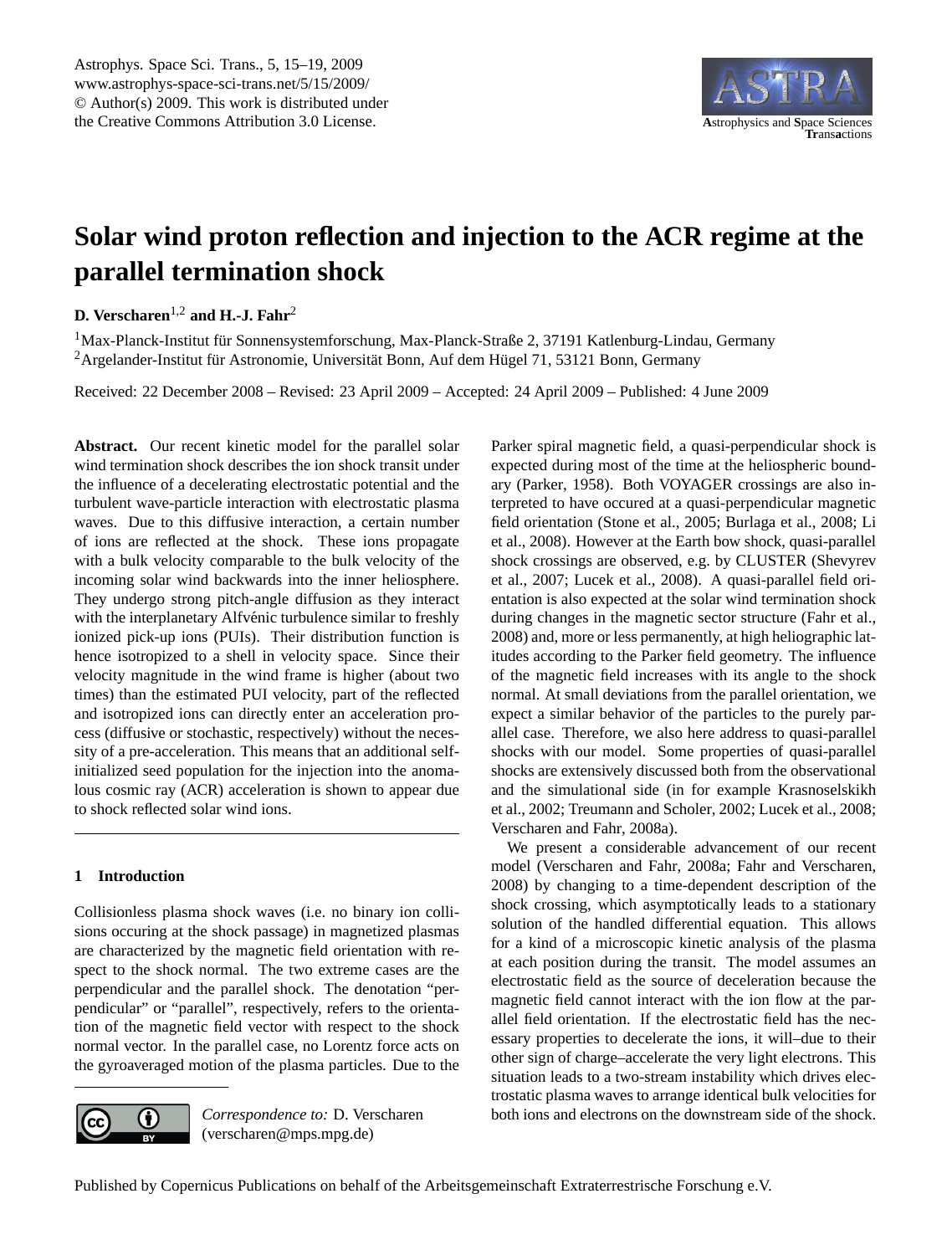There might be other wave-particle interactions also occuring at the shock, like scattering with whistler or Alfvén waves or further instabilities. For a parallel magnetic field orientation, however, we here only take the two-stream instability into account because it turns out to be a very efficient way to yield a quasineutral downstream flow. Also a possible excitation of plasma turbulence and other precursor modifications due to reflected ions in the upstream region are not treated in our model (for a comprehensive overview, see for example [Quest,](#page-4-10) [1988\)](#page-4-10).

The governing Boltzmann-Vlasov equation can be transformed to an equation of Fokker-Planck type that is solved with the aid of Itō's calculus for stochastic differential equations. This method was already succesfully applied in space physics before [\(Achterberg and Krulls,](#page-3-1) [1992;](#page-3-1) [Chalov et al.,](#page-4-11) [1995;](#page-4-11) [Dworsky and Fahr,](#page-4-12) [2000\)](#page-4-12).

In Sect. [2,](#page-1-0) we go through the kinetic modelling and the governing equations up to a set of integrable stochastic differential equations. Sect. [3](#page-2-0) shows the results of the numerical integration. A discussion of the results and a comparison with earlier results and observations is given in Sect. [4.](#page-2-1) Finally, the conclusions in Sect. 5 summarize the work and give an outlook to possible future investigations.

#### <span id="page-1-0"></span>**2 Kinetic modelling**

We start with a general Boltzmann-Vlasov equation for the plasma protons in one dimension with the stream line coordinate s and the velocity  $w_{\parallel}$  in parallel direction:

<span id="page-1-1"></span>
$$
\frac{\partial f}{\partial t} + w_{\parallel} \frac{\partial f}{\partial s} + \frac{\mathrm{d}w_{\parallel}}{\mathrm{d}t} \frac{\partial f}{\partial w_{\parallel}} = \mathrm{coll} f \tag{1}
$$

with the Boltzmann collision term on the right hand side (see e.g., [Lifshitz and Pitaevskii,](#page-4-13) [1981\)](#page-4-13).

The force term is identified with the deceleration due to the electrostatic potential. According to [Verscharen and Fahr](#page-4-8) [\(2008a\)](#page-4-8), it can be written as

$$
\frac{\mathrm{d}w_{\parallel}}{\mathrm{d}t} = U \frac{\mathrm{d}U}{\mathrm{d}s} \tag{2}
$$

with the ion bulk velocity  $U$ , which is the first moment of the ion distribution function. This expression was derived from the Euler equation for the case of a high-Mach number shock. Nevertheless, it is also at a lower Mach number a reasonable formulation for the force term in Eq. [\(1\)](#page-1-1) since it describes the deceleration of a proton as the consequence of a gradient in the bulk velocity profile. This means, a particle with velocity  $w$  at position  $s$  is decelerated by the same amount as a particle with velocity  $U(s)$  at the position s due to the external force. In the Euler equation, a quiet parallel magnetic background field has no influence on the plasma flow. Furtheron, we take only electrostatic plasma waves as a consequence of a two-stream instability into account and, hence, the magnetic field does not play a role (except for its parallel orientation) in our model, which is a difference to other models for parallel shock waves taking into account whistler waves or Alfvén waves as stated above. Since the solar wind is a collisionless plasma, the collision term is not taken in its classical form. The wave-particle interaction with electrostatic plasma waves leads to a temporal change of the distribution function instead of the collision term:

$$
\operatorname{coll} f \to \left(\frac{\delta f}{\delta t}\right)_{\text{wp}},\tag{3}
$$

which can be expressed as a diffusion term in velocity space:

$$
\left(\frac{\delta f}{\delta t}\right)_{\rm wp} = \frac{\partial}{\partial w_{\parallel}} D_{\parallel} \frac{\partial f}{\partial w_{\parallel}}
$$
\n(4)

[\(Kadomtsev,](#page-4-14) [1965\)](#page-4-14) with a diffusion coefficient  $D_{\parallel}$ , which can be written as

$$
D_{\parallel} = \frac{\sqrt[3]{\frac{4m_{\rm p}}{m_{\rm e}}}}{\sqrt{3}} \left(\frac{m_{\rm e}}{m_{\rm p}}\right)^2 \omega_{\rm p}(u_{\rm e} - U)^2 \tag{5}
$$

in our case [\(Verscharen and Fahr,](#page-4-8) [2008a\)](#page-4-8).

Altogether, our Boltzmann equation can be transformed to the conservation law form

<span id="page-1-2"></span>
$$
\frac{\partial f}{\partial t} = -\frac{\partial}{\partial s} \left( w_{\parallel} f \right) - \frac{\partial}{\partial w_{\parallel}} \left( U \frac{\mathrm{d} U}{\mathrm{d} s} f \right) + \frac{\partial^2}{\partial w_{\parallel}^2} \left( D_{\parallel} f \right), \quad (6)
$$

which is also referred to as the Fokker-Planck form. The advantage of a transport equation in this form is the equivalence of this second-order partial differential equation with a system of ordinary differential equations according to Ito's calculus for stochastic differential equations (for an extended discussion see e.g. [Gardiner,](#page-4-15) [1994\)](#page-4-15). In the very general case, such an equation has the form

$$
\frac{\partial f(\mathbf{x},t)}{\partial t} = -\frac{\partial}{\partial \mathbf{x}} \left( \mathcal{A}(\mathbf{x},t) f(\mathbf{x},t) \right) \tag{7}
$$
\n
$$
+ \frac{1}{2} \sum_{i,j} \frac{\partial^2}{\partial x_i \partial x_j} \left( \left[ \mathbf{B}(\mathbf{x},t) \mathbf{B}^\mathsf{T}(\mathbf{x},t) \right]_{ij} f(\mathbf{x},t) \right)
$$

with the so-called drift coefficient  $\mathcal{A}(x, t)$  and the diffusion coefficient matrix  $B_{ij}(x, t)$ . The corresponding system of integrable equations is then given by

$$
dx = \mathcal{A}(x, t)dt + B(x, t)dW_t
$$
 (8)

with a determined drift term and a stochastic diffusion term. Its stochastic properties are defined by the Wiener increment  $dW_t$ . The Wiener process is a Gaussian distributed Markov process with the probability density

$$
p(w, t|w_0, t_0) = \frac{1}{\sqrt{2\pi (t - t_0)}} \exp\left(-\frac{1}{2}\frac{(w - w_0)^2}{t - t_0}\right) \quad (9)
$$

for the transition from the value  $w_0$  at the time  $t_0$  to the value w at the time t. Its stochastic increment is denoted as  $dW_t$ .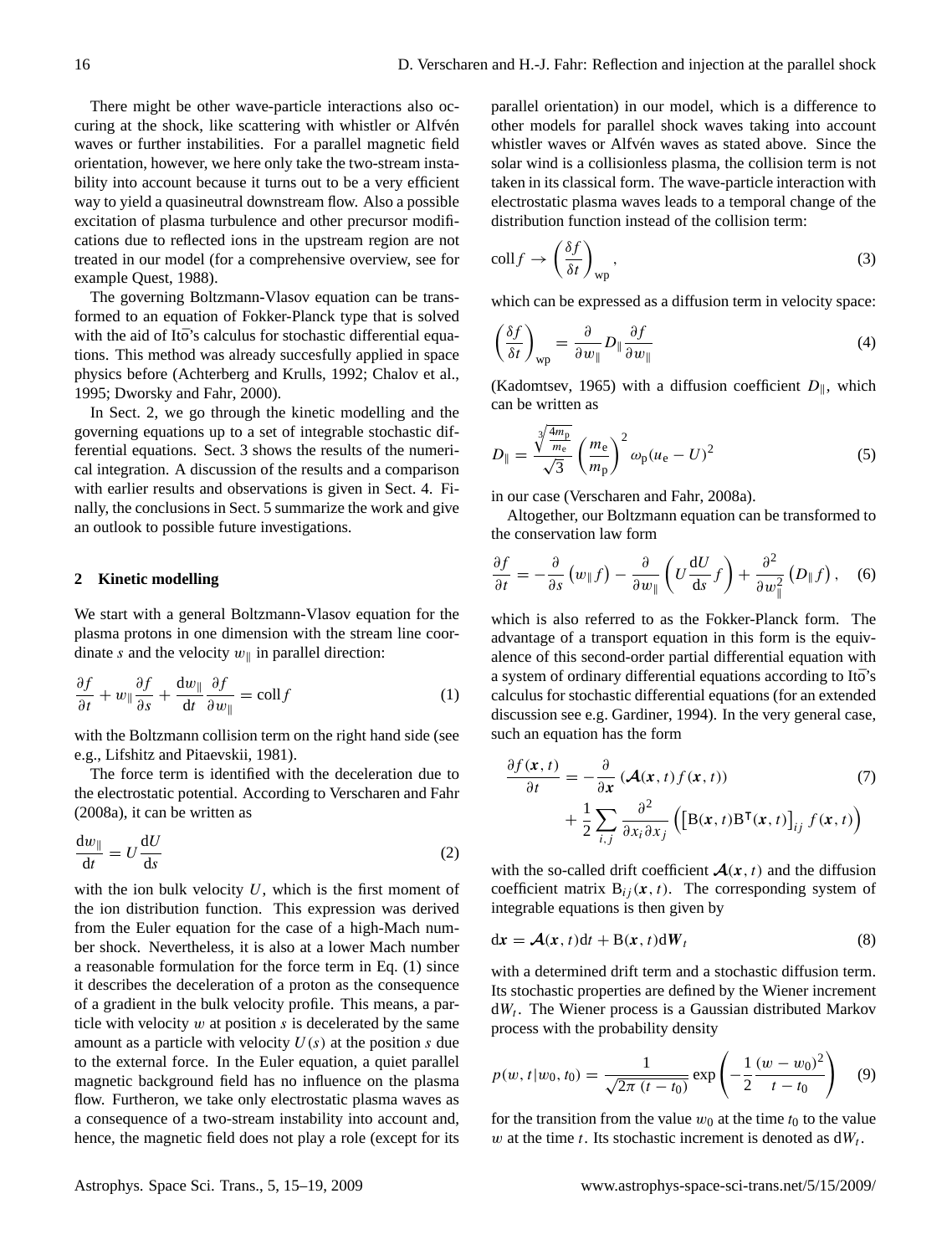According to the Itō formalism, the transport equation  $(6)$  $(6)$ corresponds to the integrable set of equations

$$
ds = w_{\parallel} dt \tag{10}
$$

<span id="page-2-2"></span>
$$
\mathrm{d}w_{\parallel} = U \frac{\mathrm{d}U}{\mathrm{d}s} \mathrm{d}t + \sqrt{2D_{\parallel}} \mathrm{d}W_t. \tag{11}
$$

We decide not to calculate the bulk velocity profile as the first moment of the distribution function self-consistently. Instead, we choose our Ito trajectories as test-particle paths in a predefined background velocity field. The exact shape of the given profile should not be a crucial factor; however, the boundary values and the spatial spread determine its influence. Therefore, we use a tanh-profile as a simple and reliable choice (see also [Lee et al.,](#page-4-16) [1986\)](#page-4-16). The velocity profiles  $U(s)$  for the ions and  $u_e(s)$  for the electrons are hence given by

$$
U(s) = \frac{U_1 + U_2}{2} - \frac{U_1 - U_2}{2} \tanh\left(\frac{s}{\lambda}\right)
$$
 (12)

$$
u_{e}(s) = u_{e}^{\text{el}}(s) + u_{e}^{\text{turb}}(s)
$$
\n(13)

$$
u_{\rm e}^{\rm el} = \sqrt{\frac{m_{\rm p}}{m_{\rm e}}} U \sqrt{\frac{U_1^2}{U^2} \left(1 + \frac{m_{\rm e}}{m_{\rm p}}\right) - 1} \tag{14}
$$

$$
u_{e}^{\text{turb}}(s) = \frac{U_2 - u_{e,2}^{\text{el}}}{2} + \frac{U_2 - u_{e,2}^{\text{el}}}{2} \tanh\left(\frac{s - b}{\mu}\right) \tag{15}
$$

with  $U_1 = 4 \times 10^7$  cm/s,  $U_2 = U_1/\kappa$ ,  $\lambda = 5 \times 10^5$  cm,  $\mu = 5 \times 10^5$  cm, and  $b = 2 \times 10^6$  cm with the given compression ratio  $\kappa$  (for more details and a discussion on the parameter dependence see [Verscharen and Fahr,](#page-4-8) [2008a\)](#page-4-8).

### <span id="page-2-0"></span>**3 Results**

We integrate the Ito increments (Eqs.  $(10)$  $(10)$  and  $(11)$ ) with sufficiently small time steps in such a way that the shock profile is covered properly. We achieve after a certain integration time a stationary distribution of particles. But, the evaluation of the downstream bulk velocity  $U_2$  shows that it is higher than that given by  $U_1/\kappa$  for the profile due to the stochastic velocity increment. Therefore, we use the new downstream value as a boundary value for a second iteration. We iterate the simulation several times until the downstream bulk velocity becomes constant, too. Counting the particles and normalizing to the incoming solar wind flux leads to the distribution function shown in Fig. [1.](#page-2-3)

In this figure, we can follow the ions starting at the upstream side of the shock (negative s-values) with the upstream solar wind bulk velocity (i.e.  $w_{\parallel} = 1$  after normalization). The width of the upstream beam is determined by the upstream temperature (in our model  $T_1 \simeq 10^4$  K). At the shock  $(s = 0)$ , the particles are decelerated down to subsonic bulk velocities and the width of the beam in our diagram increases. This corresponds to the dissipative thermalization of the solar wind plasma. The downstream temperature



<span id="page-2-3"></span>**Fig. 1.** Normalized differential phase-space density of the solar wind ions. The shock is located at  $s = 0$ . The lower left branch is the reflected ion beam, the branch on the right hand side is the ion downstream plasma. For a better view, the scale is cut at  $f = 0.1$ , which has only influence on the upstream beam.

can be calculated by evaluating the second moment of the downstream distribution function leading to  $T_2 \simeq 10^6$  K. The wave-particle interaction leads to a higher downstream bulk velocity than given by the compression ratio parameter  $\kappa = 4$ . The mitigated real compression ratio is  $\simeq$  2.

In the shock layer, some ions are brought to negative velocities  $w_{\parallel}$  due to the velocity diffusion representing the wave-particle interaction. If they are not shifted back to a positive velocity in the furthermore occuring diffusion, they can leave the shock with this particular velocity and convect in the first view undisturbed backwards into the inner heliosphere. This means that a certain number of the solar wind ions are reflected (negative s-values and negative  $w_{\parallel}$ -values, lower left part of Fig. [1\)](#page-2-3). They are also thermalized but not in such a strong way as the downwind beam.

Interestingly, these reflected ions obtain a velocity of about  $w_{\parallel} = -U_1$ , so comparable to the upstream bulk velocity but with the contrary sign. Investigating the amount of solar wind ions that are reflected at the shock yields that about 18% of the incoming particles follow the above described way of reflection.

#### <span id="page-2-1"></span>**4 Discussion**

Up to now, similar kinetic theories describe the shock in stationarity [\(Fahr and Siewert,](#page-4-17) [2007;](#page-4-17) [Siewert and Fahr,](#page-4-18) [2007;](#page-4-18) [Verscharen and Fahr,](#page-4-8) [2008a\)](#page-4-8). There are, however, several advantages to change to a time-dependent description. First, the shock should be stationary and, hence, even the timedependent description should lead to a stationary solution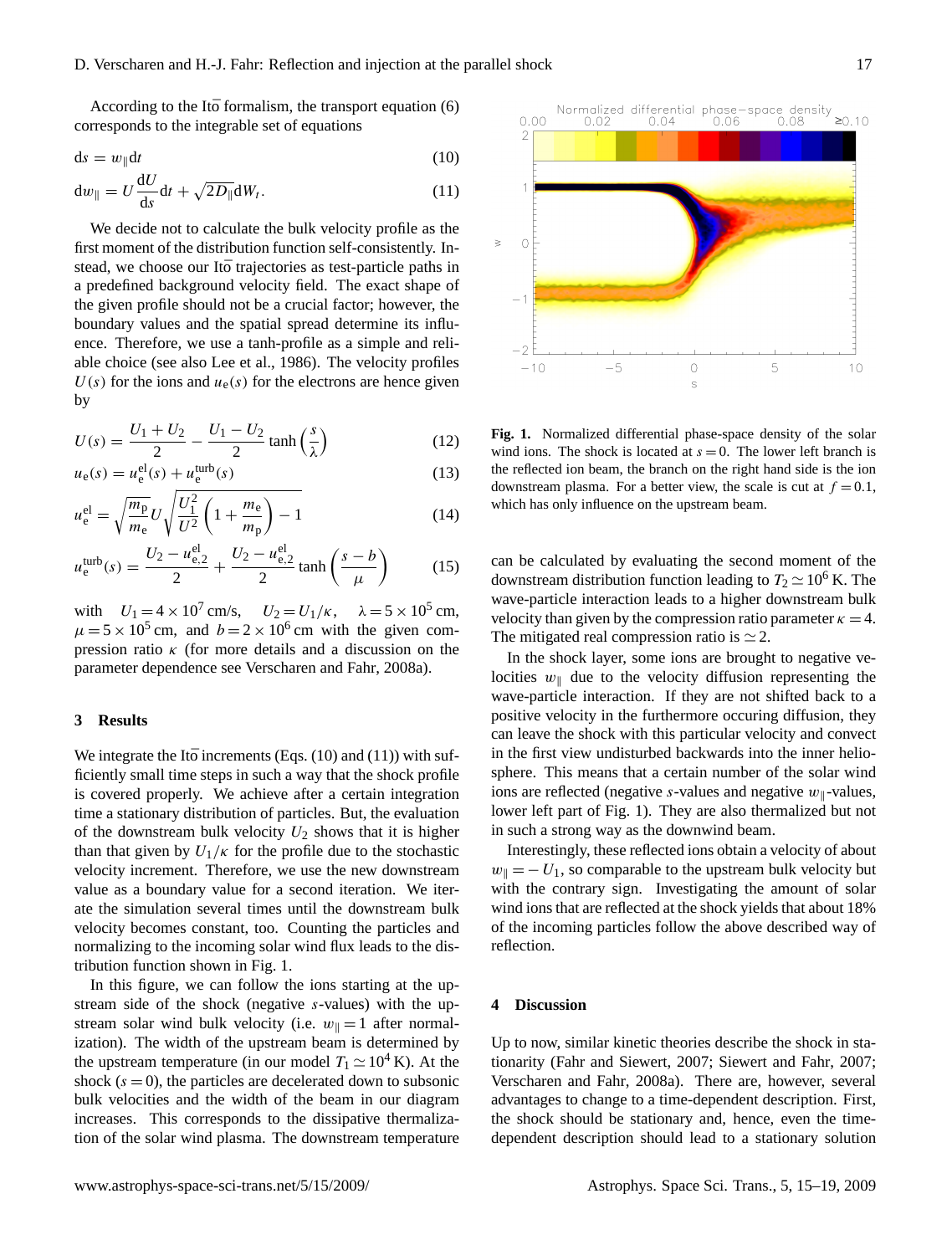that allows to check for consistency. Furthermore, the mathematical structure of the Itō calculus provides a way to treat the shock transit and the reflection together in one integration instead of an iterative separate calculation [\(Fahr and](#page-4-9) [Verscharen,](#page-4-9) [2008\)](#page-4-9). The disadvantage, on the other hand, is a more sophisticated numerical treatment until a stationary shock is established.

In our model, 18% of the incoming solar wind particles are reflected at the shock. Compared with measurements at the Earth bow shock this value appears quite high [\(Gosling et al.,](#page-4-19) [1982;](#page-4-19) [Meziane et al.,](#page-4-20) [2004\)](#page-4-20). However, in our case the plasma properties are very different to those at the Earth bow shock. The different density and magnetic field strength can lead to very different fractions of reflected ions (e.g., the different importance of pitch-angle scattering). These processes might also have a varied ability to filter particles from the reflection mechanism so that only particles with certain energies can escape into the upstream direction. Reliable and solid measurements of the reflected ions at the termination shock are not yet available. The reflected beam has velocities comparable to the incoming solar wind in the reference frame in which the shock is at rest. In the reference frame that is comoving with the upstream solar wind bulk flow the velocity of the reflected beam is about  $2U_1$ . Due to the interplanetary magnetohydrodynamic turbulence, the reflected beam is supposed to undergo strong pitch-angle diffusion similar to pick-up ions in the inner heliosphere (see [Chalov and Fahr,](#page-3-2) [1996,](#page-3-2) [1999\)](#page-3-3). Since the properties of the reflected beam are in very good agreement with earlier results [\(Verscharen and](#page-4-21) [Fahr,](#page-4-21) [2008b\)](#page-4-21), our result should be able to lead to the same processes, i.e. a self-initialized injection to the Fermi-1 acceleration process at the shock and a suprathermal part in the spectrum on the downstream side (see Fig. 3 in [Verscharen](#page-4-21) [and Fahr,](#page-4-21) [2008b\)](#page-4-21). After the pitch-angle isotropization, the ions' distribution function has a shell-like form in the threedimensional velocity space. The radius of the shell is given by the reflected ion bulk velocity in the co-moving reference frame (i.e.  $\sim$  2U<sub>1</sub>!) and the center of the shell is placed at  $w_{\parallel} = U$  in the shock rest frame. A certain number of these re-distributed particles are not able to overcome the shock potential again. They are trapped in the acceleration mechanism to ACR energies at the termination shock.

The VOYAGER measurements during their shock crossings in 2004 or 2007, respectively, arose new problems for the explanation of ACR acceleration in the heliosphere and set this question again into the center of interest for a wide community. One central observation is that the source of the anomalous cosmic ray component was not found at the position of the shock, at least for the quasi-perpendicular case [\(Stone et al.,](#page-4-1) [2005;](#page-4-1) [Decker et al.,](#page-4-22) [2005\)](#page-4-22). Several very recent investigations provide possible explanations for this observation [\(McComas and Schwadron,](#page-4-23) [2006;](#page-4-23) [Schwadron et al.,](#page-4-24) [2008\)](#page-4-24); however, the problem of an effective injection mechanism is still an open question. Nevertheless, the higher injection efficiency at quasi-parallel magnetic field orientations

is confirmed by several other theories (e.g. [Chalov and Fahr,](#page-3-2) [1996;](#page-3-2) [Kallenbach et al.,](#page-4-25) [2005;](#page-4-25) [Fahr et al.,](#page-4-5) [2008\)](#page-4-5).

#### **5 Conclusions**

The central results from our kinetic treatment of the parallel solar wind termination shock are a plasma deceleration together with a thermalization on the downstream side and reflection at the shock due to energy diffusion because of the turbulent wave-particle interaction. The assumed processes (i.e. an electrostatic potential for the deceleration leading to a two-stream instability which excites electrostatic plasma waves) are shown to lead to a stationary parallel shock. This type of shock creates a self-initialized seed population of ions for a possible injection into the diffusive shock acceleration mechanism (Fermi-1). The occuring additional injection is not supposed to be the most important source for ACRs since the pick-up ion density also acting as ACR injection seed is higher than the reflected and injected solar wind density.

The different importances of the pick-up ion injection and the self-initialized injection are interesting tasks for further investigations. Since the self-injection process is able to work also for higher-mass ions in the solar wind, this mechanism could explain differences in the abundancies of ACR and LISM particle species. One possibility to observe this correlation directly is given by the charge of the injected ions: pick-up ions are singly charged particles whereas solar wind ions are fully ionized ion species.

*Acknowledgements.* The authors appreciate financial support from the Deutsche Forschungsgemeinschaft (DFG) within the frame of the project Fa 97/31-2. They also express their gratitude to the International Space Science Institute (ISSI) Bern and the local organizer Rudolf von Steiger for organizing the 2nd International Heliospheric Year (IHY) conference in November 2008, where the results of this work were presented and fruitfully discussed.

Edited by: V. V. Izmodenov Reviewed by: two anonymous referees

#### **References**

- <span id="page-3-1"></span>Achterberg, A. and Krulls, W. M.: A fast simulation method for particle acceleration, Astron. Astrophys., 265, L13–L16, 1992.
- <span id="page-3-0"></span>Burlaga, L. F., Ness, N. F., Acuña, M. H., Lepping, R. P., Connerney, J. E. P., and Richardson, J. D.: Magnetic fields at the solar wind termination shock, Nature, 454, 75–77, doi:10.1038/ nature07029, 2008.
- <span id="page-3-2"></span>Chalov, S. V. and Fahr, H. J.: Reflection of Pre-Accelerated Pick-up Ions at the Solar Wind Termination Shock: The Seed for Anomalous Cosmic Rays, Sol. Phys., 168, 389–411, doi: 10.1007/BF00148064, 1996.
- <span id="page-3-3"></span>Chalov, S. V. and Fahr, H. J.: Interplanetary Pick-Up Ion Acceleration A Study of Anisotropic Phase-Space Diffusion, Astrophys. Space Sci., 264, 509–525, 1999.